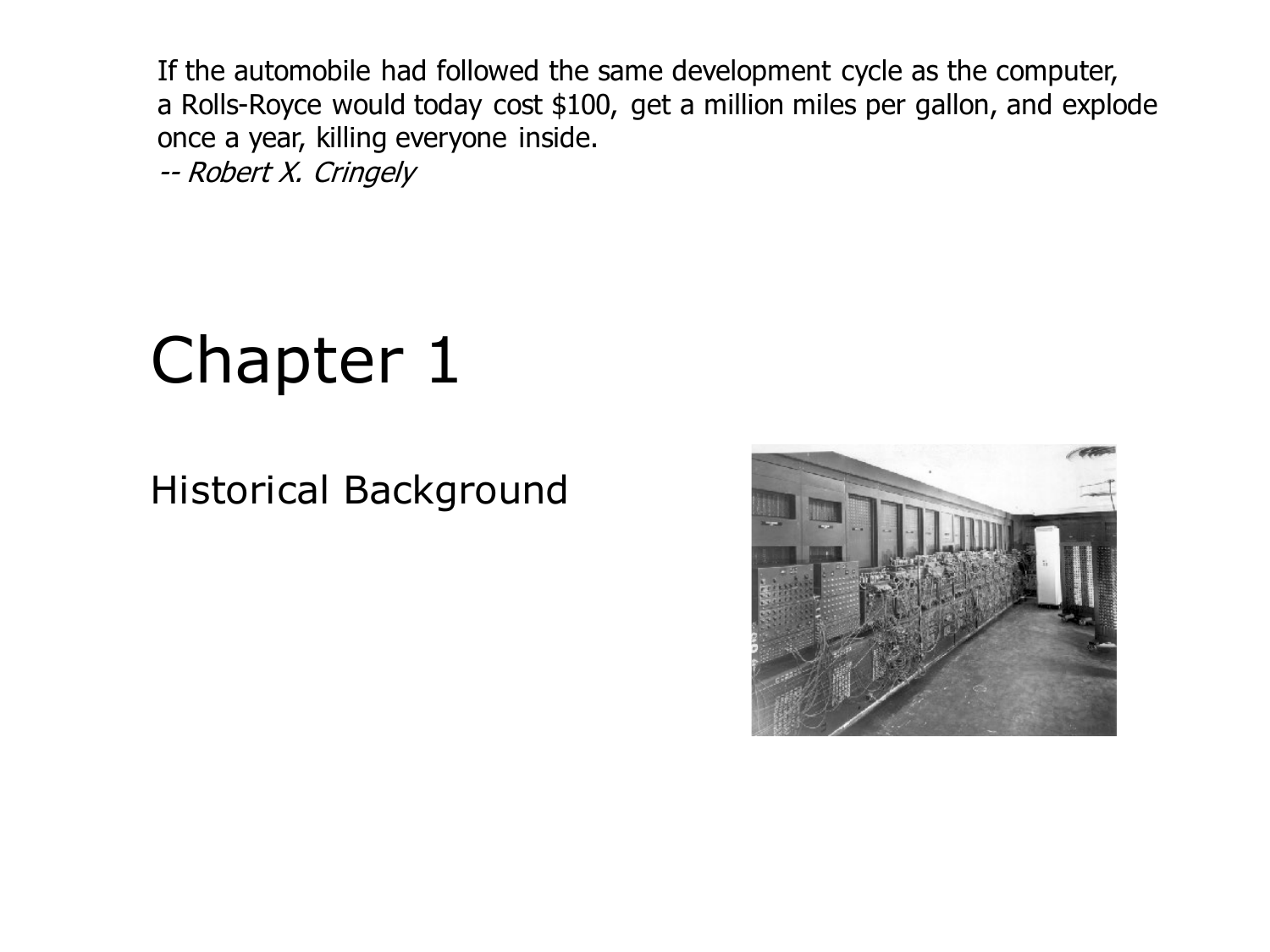Operating system (Definition according DIN 44300)

"The programs of a digital computing system which lay - together with the basic properties of the computing system - the foundation for the possible modes of operation and especially control and monitor the execution of programs."

Freie Universität

Main Tasks

- Provision of virtual machine
	- as an abstraction of the computer system
- Resource Management

**Berlin**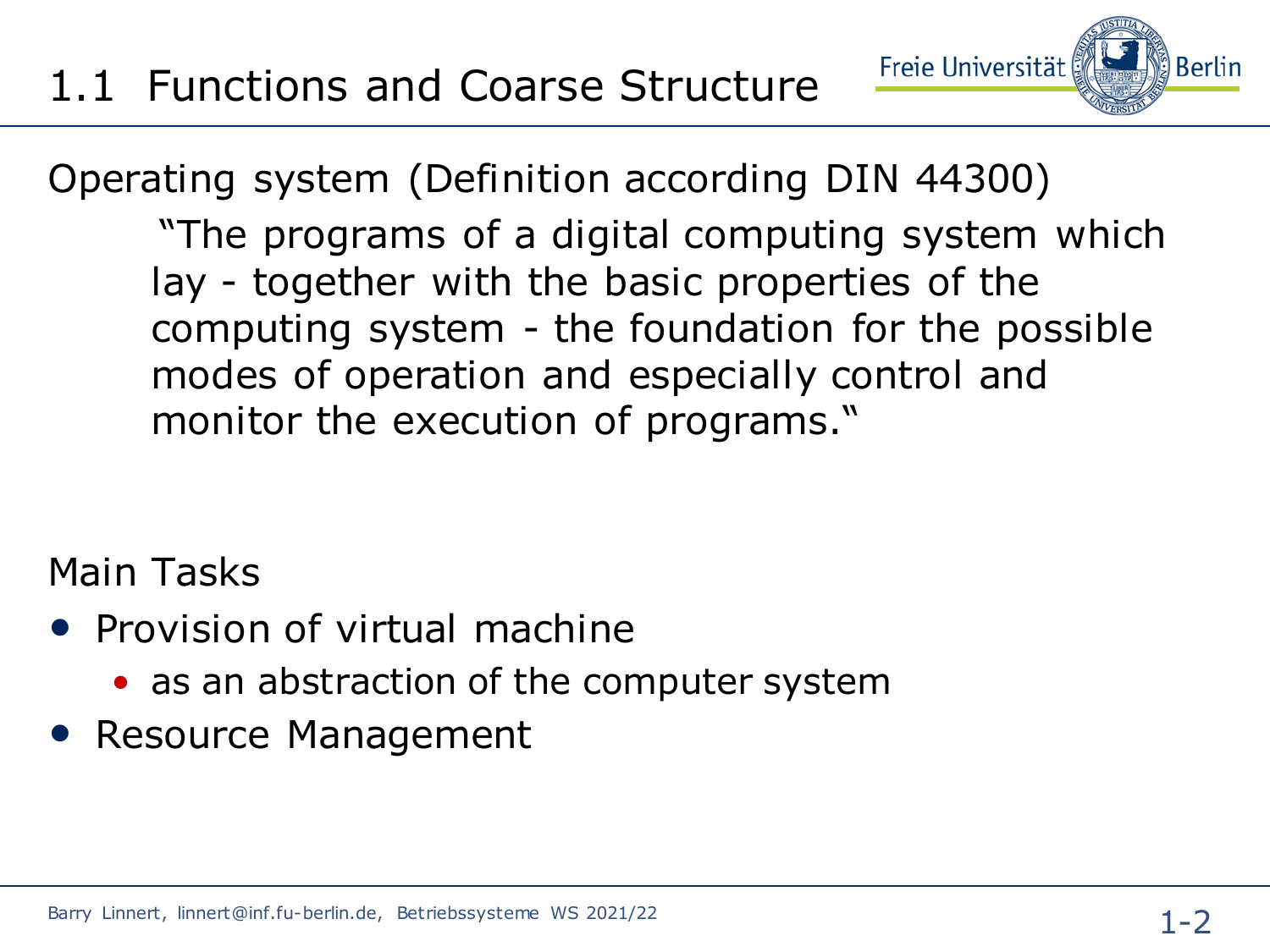

- Adaption of machine structure to user requirements
- Laying the foundation for a controlled concurrency of activities
- Management of data and programs
- Efficient usage of resources
- Support in case of faults and failures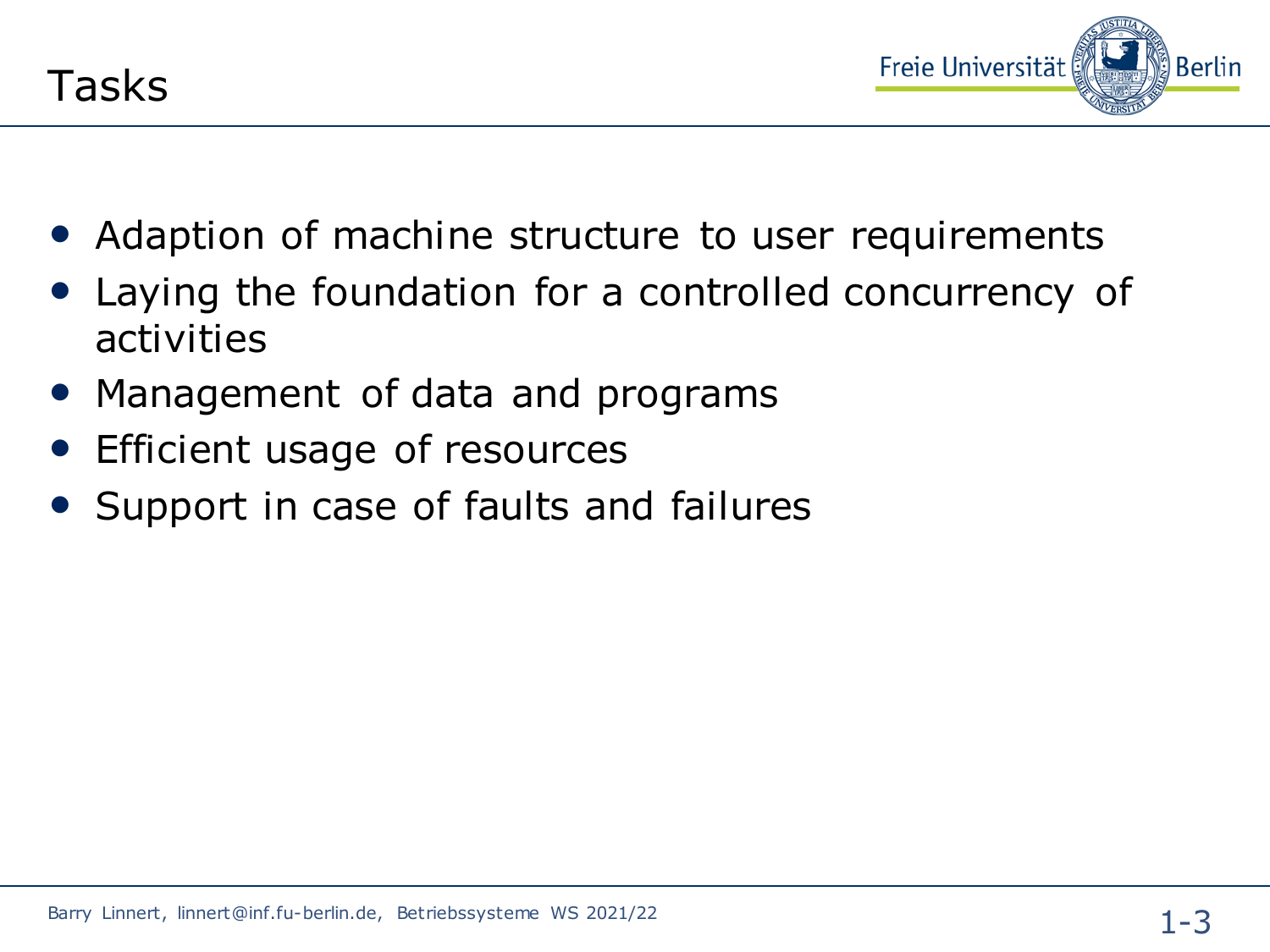

### • Quotation:

"The job of a system architect is similar to the one of a witty octopus juggling daily new balls of different size on the back of a jumping dolphin at the shore of Waikiki."

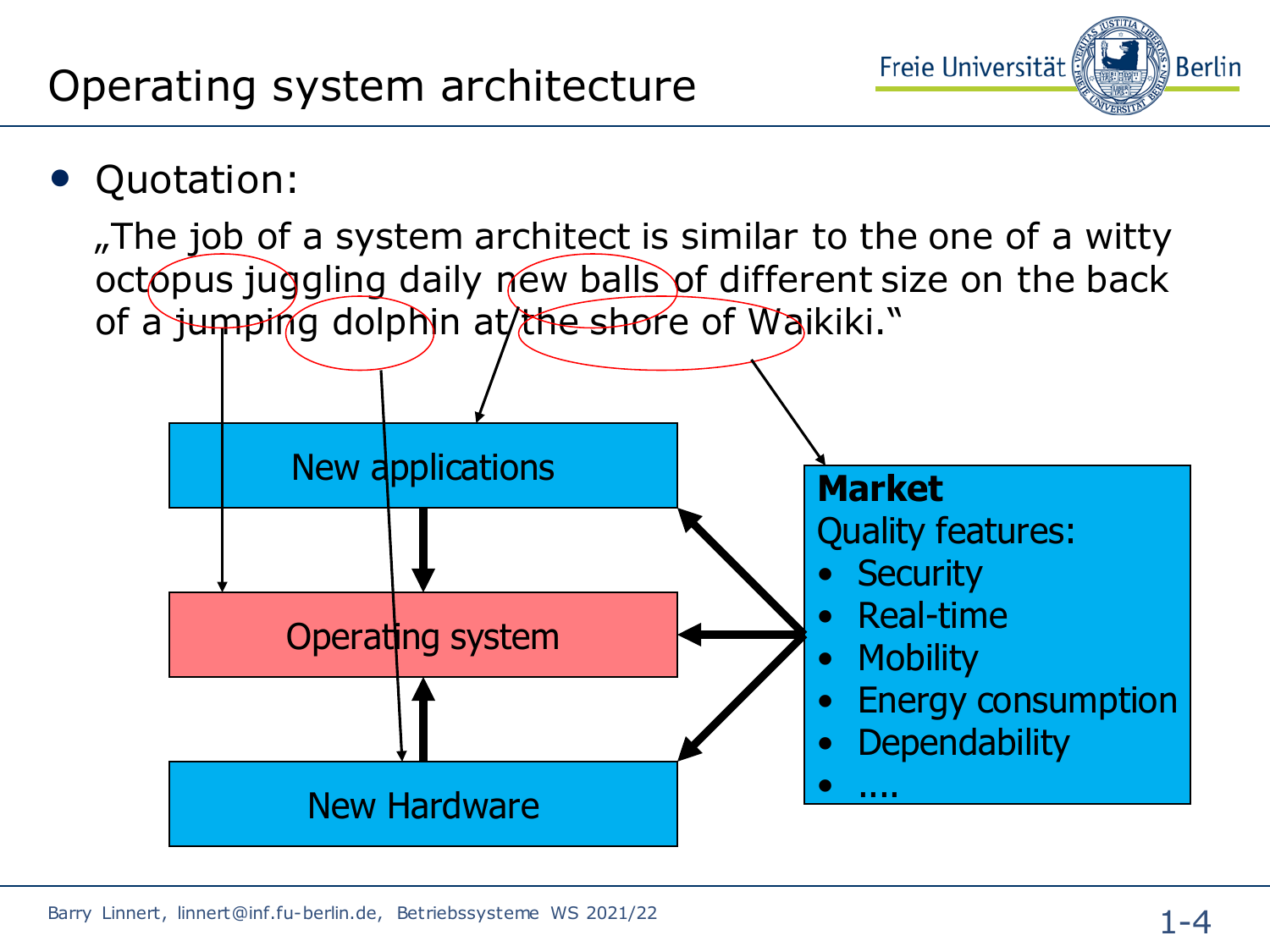## Operating systems for general purpose computers



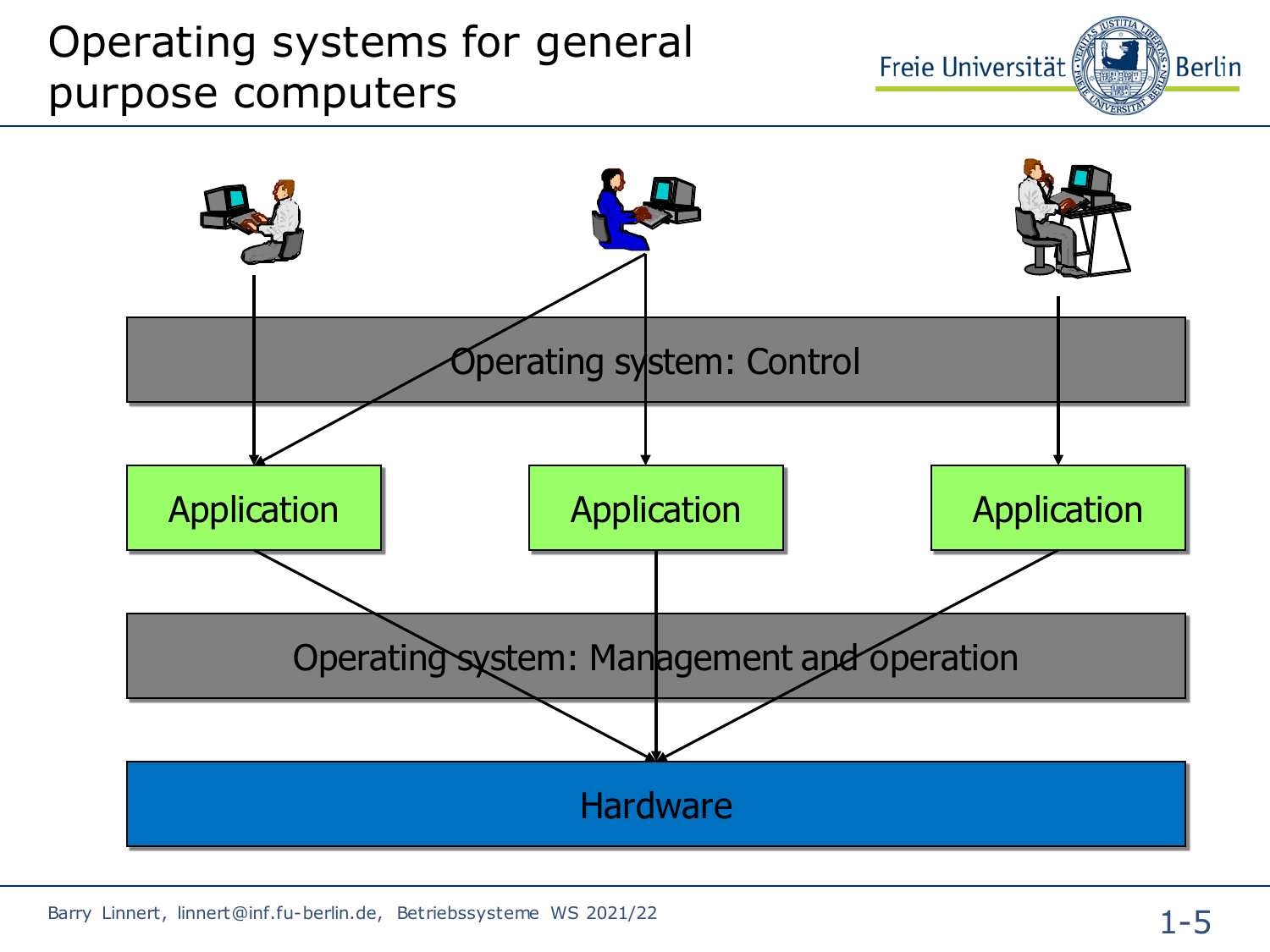

- Complex systems (in all areas) are composed of single components of different types.
- Successful design of a complex system requires the knowledge of different variants of the components and their interplay.
- Example: Buildings (20 000 years of experience)
	- Walls
	- Columns
	- **Ceilings**
	- Roofs **Stairs** • Doors Material Form Strength
	- Windows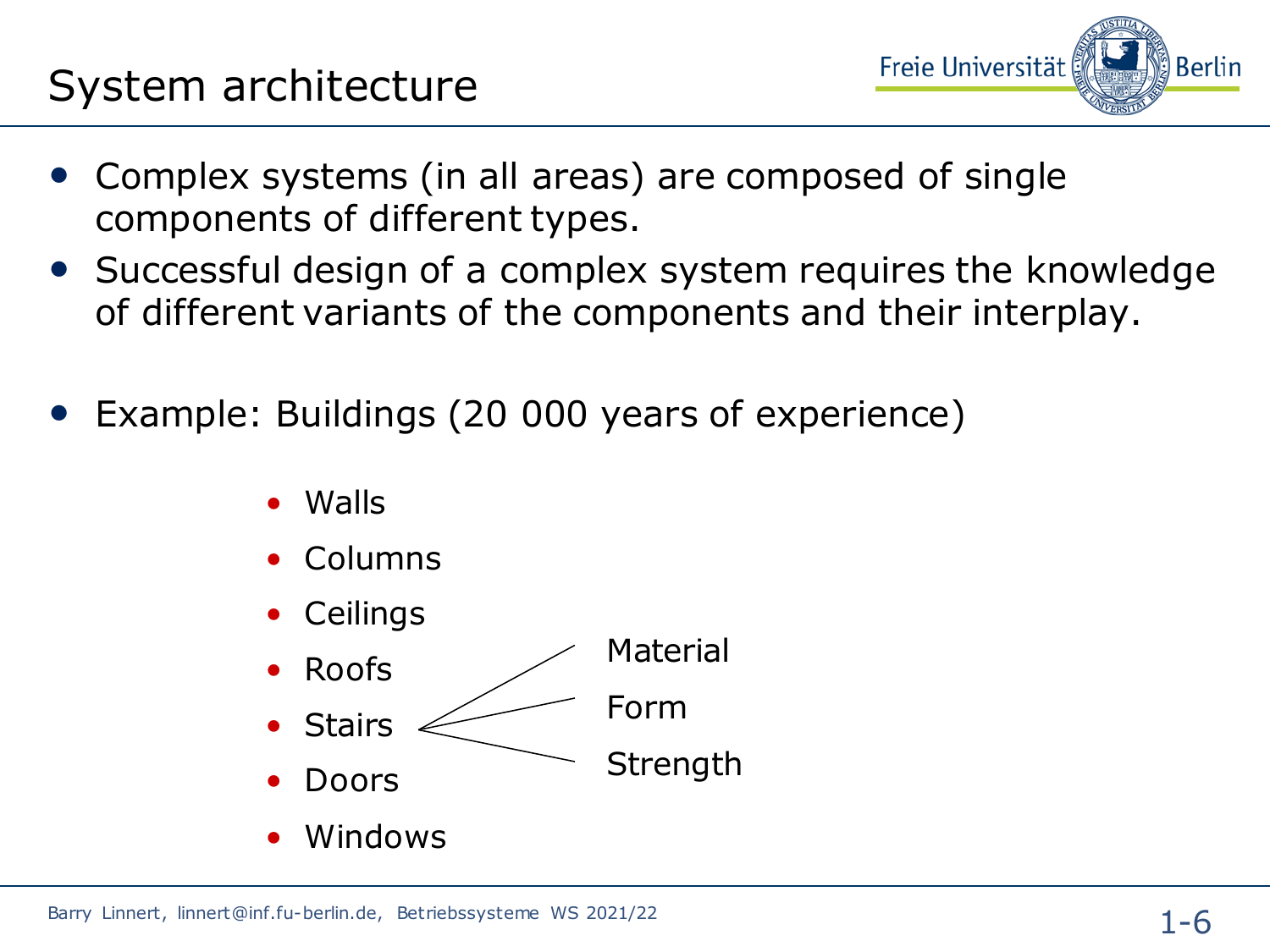#### Barry Linnert, linnert@inf.fu-berlin.de, Betriebssysteme WS 2021/22

### System architecture

- Example Electrical Engineering (ca. 100 years of experience )
	- Resistor
	- Coil
	- **Capacitor**
	- Diode
	- Tube
	- Transistor
	- **Example Operating systems (ca. 50 years of experience)**
		- Process
		- Signal
		- Address space
		- Channel
		- Interrupt
		- Driver
		- File
- **Capacity** 
	- Synchronization
	- Type of message transfer

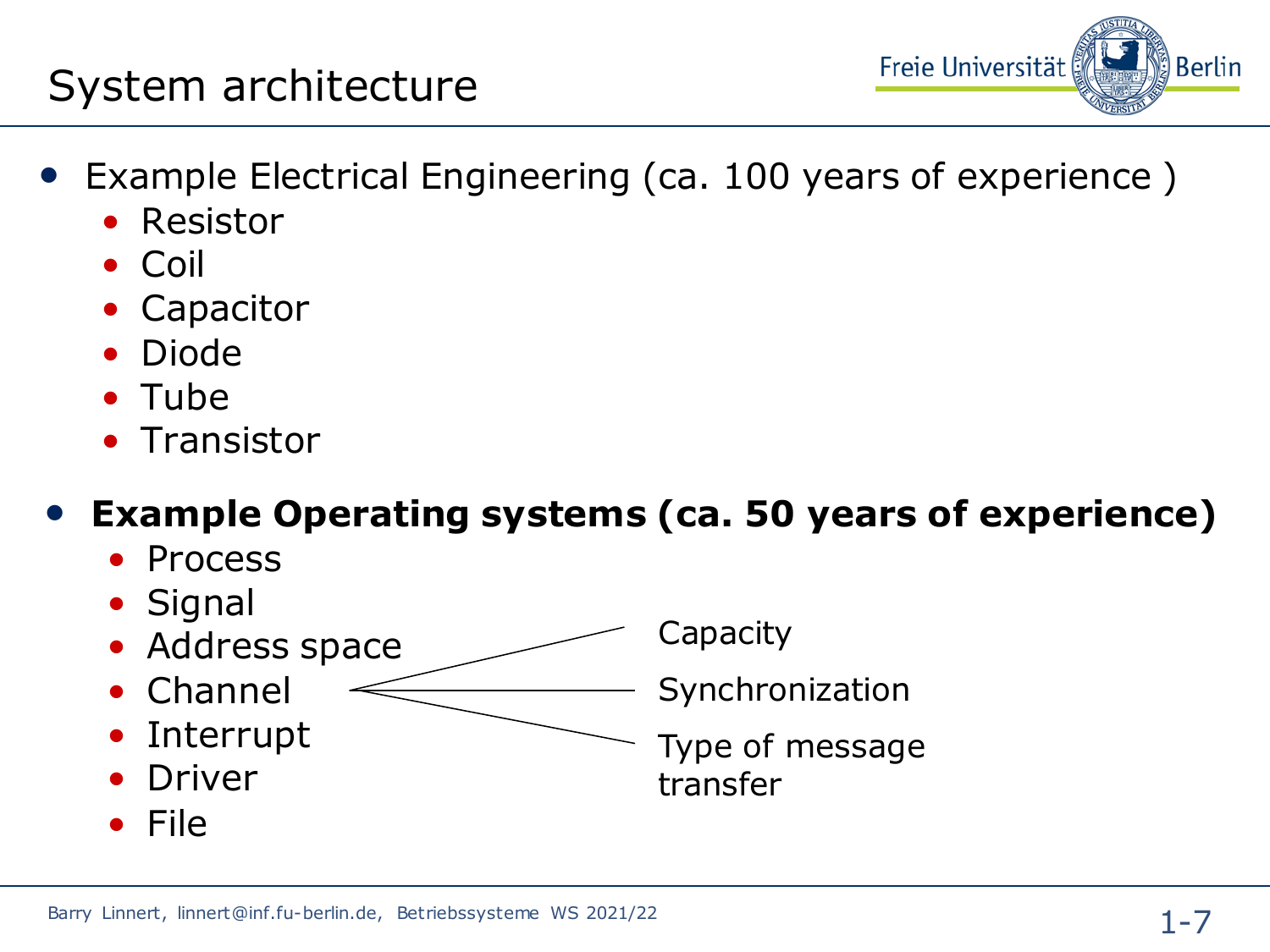

The Fifties (Early stages)

- *One* program is being executed by *one* processor.
	- Batch operation
- The Operating system functionality is limited to
	- support of input/output,
	- transformation of number and character representation.

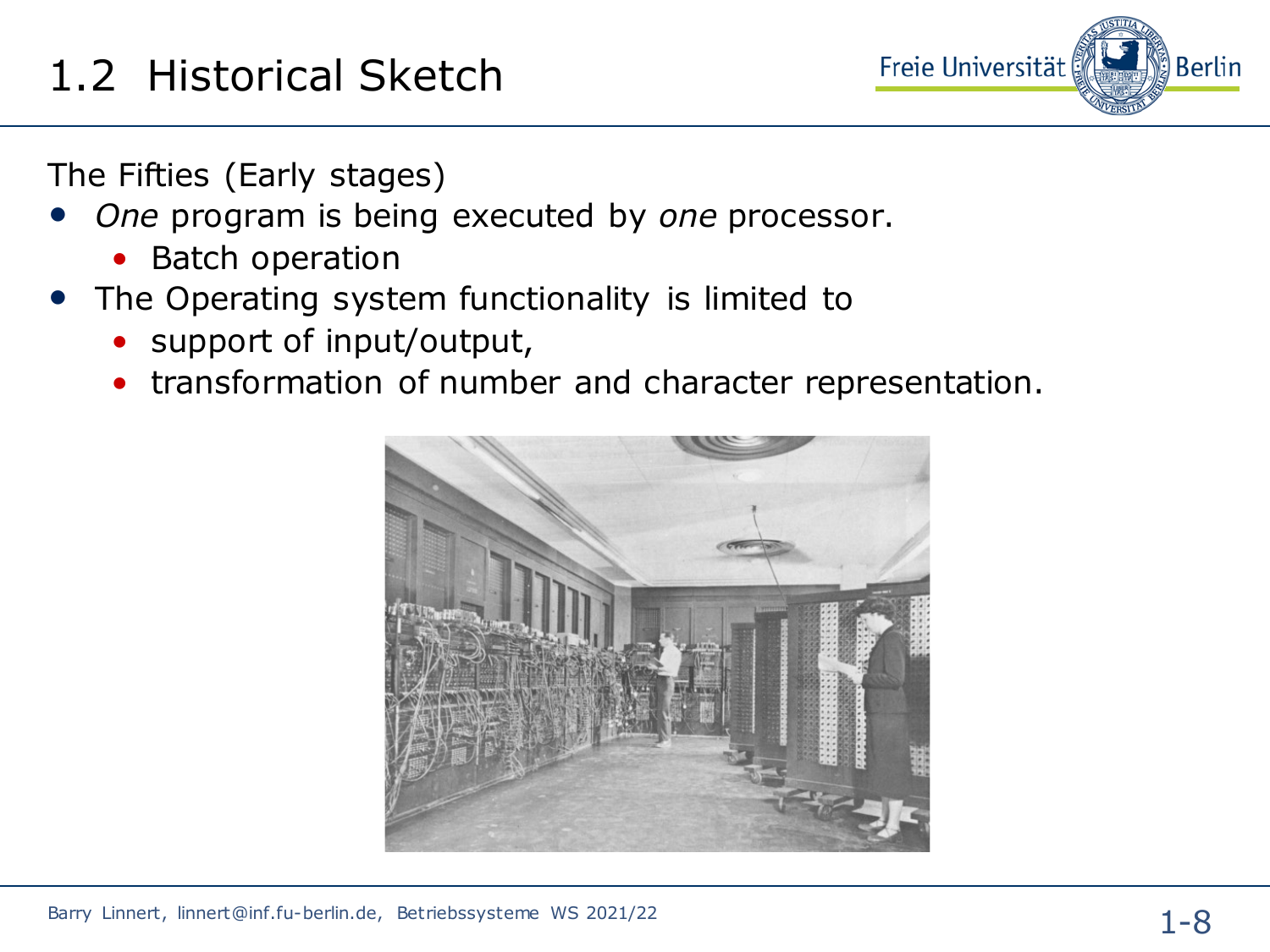# The Sixties (Virtualization)



- The ratio between CPU- and I/O-speed becomes large.
- OS support the interleaving execution of several independent programs (Multiprogramming).
- Real parallelism due to the advent of I/O -processors.
- The notion of a *process* as a *virtual processor* is born.
- Also the memory is "virtualized" (*virtual memory*).
- The process also becomes an internal mean of structurization for OS.
- Interactive operation by more than one user (Timesharing).
- Prototypes or predecessors of today's mainframe OS are developed (OS/360, CTSS/Multics, CP67, VMOS/BS2000).

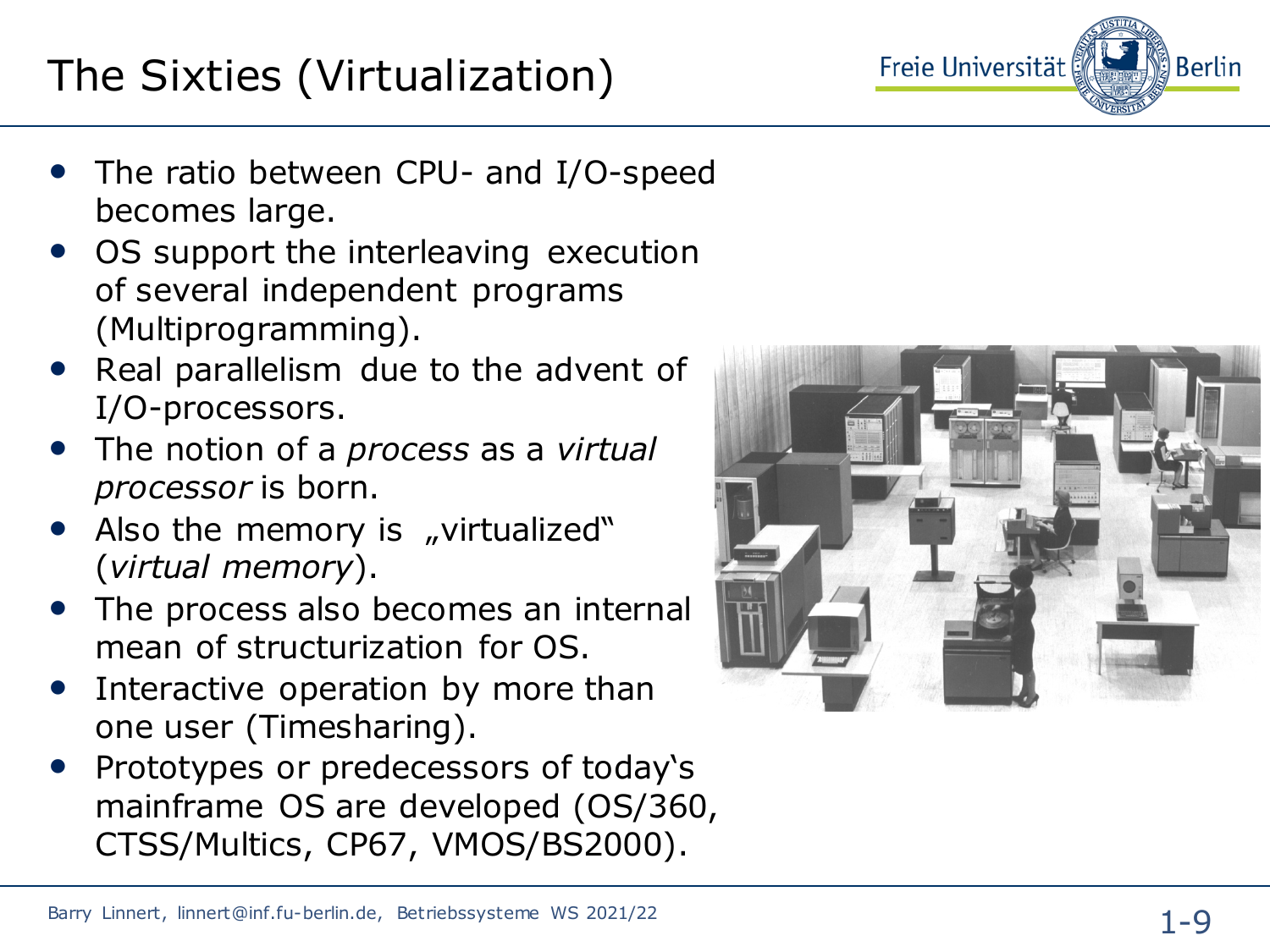# The Seventies (Software Engineering) Freie Universität

- The beginning of the software crisis: OS become large, complex and error prone.
- Unix is built according to the principle "simple is beautiful" based on simple hardware (PDP-11).
- The quest for structured system design, maintainability, reliability, protection and security comes up.



- Employment of high level programming languages to implement OS.
- Process becomes a protection domain (context) with a private protected address space and access control (rights, capabilities).
- Quest for support of modular programming abstract data types and object orientation.
- Application of these principles to the operating system itself.

Berlin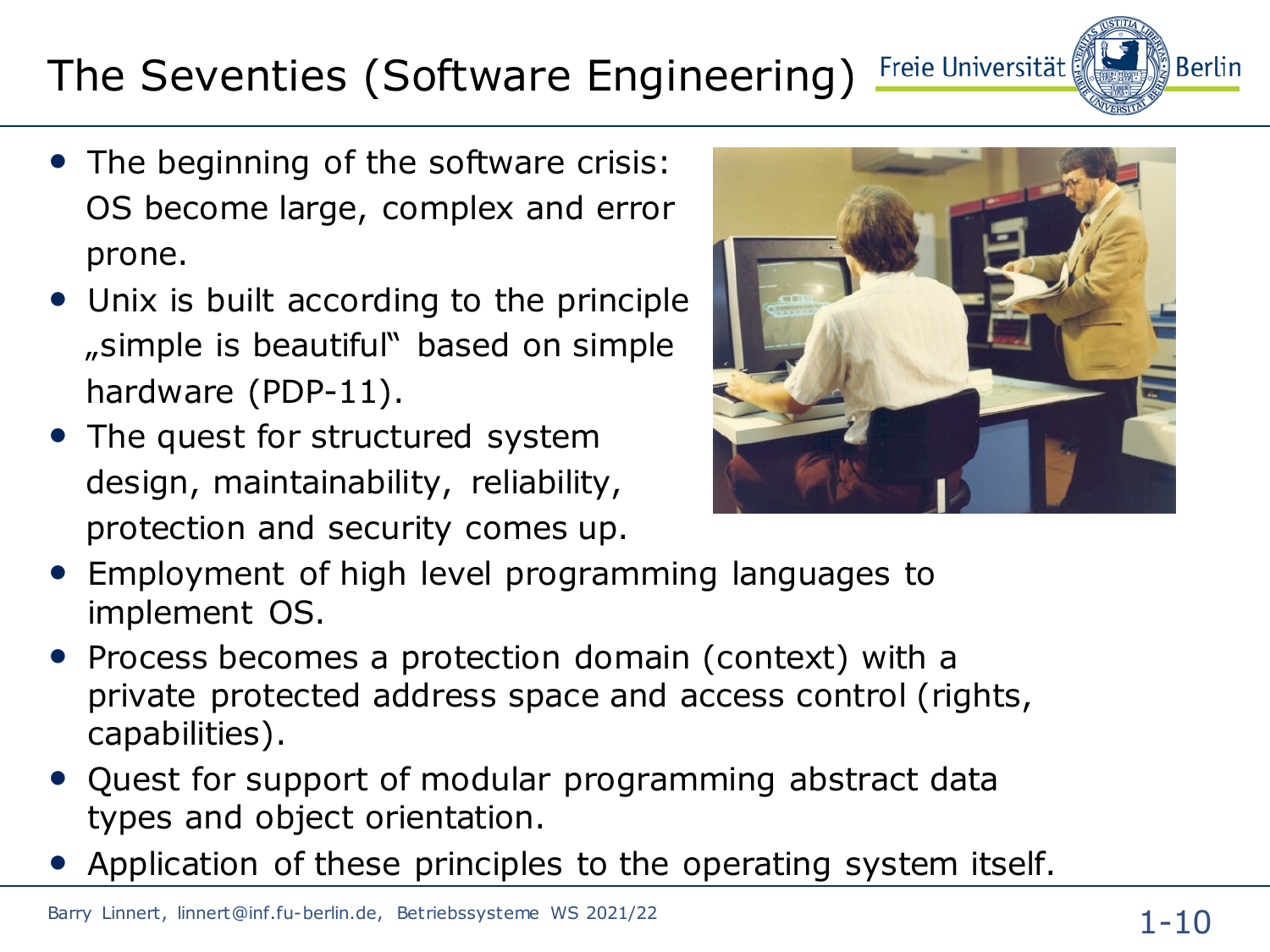# The Eighties (Distributed Systems)

- Workstation computers and personal computers come up.
- Increased communication bandwidth: Ethernet, connected systems.
- For efficient implementation of communication software processes are needed.
- Processes are meanwhile complex entities: A process switch costs several thousand machine instructions. Therefore, address space and process are separated allowing for several processes sharing an address space (*lightweight process, thread*).
- Concepts for parallelism are integrated into program languages.
- Distributed (parallel) computing on networks of workstation computers.
- Workstations provide an ideal means for dissemination of UNIX and UNIX becomes sort of a "standard".
- Necessity for integration generates pressure for standardization (OSI, TCP/IP, NFS, POSIX, OSF, X/OPEN, OMG, ODP).





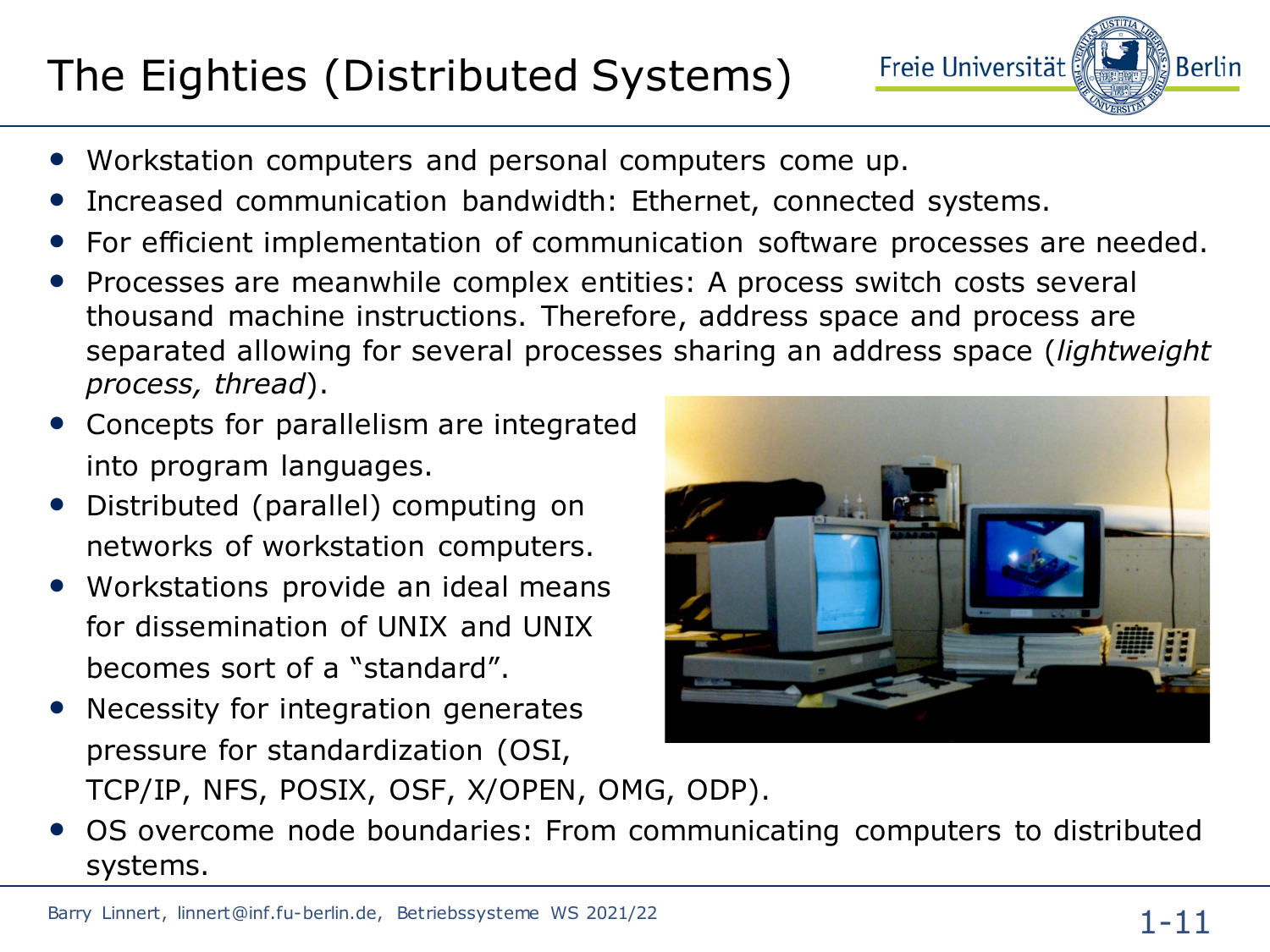- Due to high production numbers, microprocessors become cheap.
- Connecting thousands of microprocessors achieves (theoretically) higher performance at a lower price compared to supercomputer (e.g. Cray).
- New OS-Functionality needed to support parallel processing.
- PCs and GUIs for OSs become mainstream (Windows 3, Linux).
- Multimedia-applications require support for audio- and video data (real-time capabilities).
- Software in *embedded systems* needs OS-support (e.g. Consumer Electronics).
- Birth and rise of the Web leading to distributed systems in heterogeneous environments (e.g. Corba, Web services)





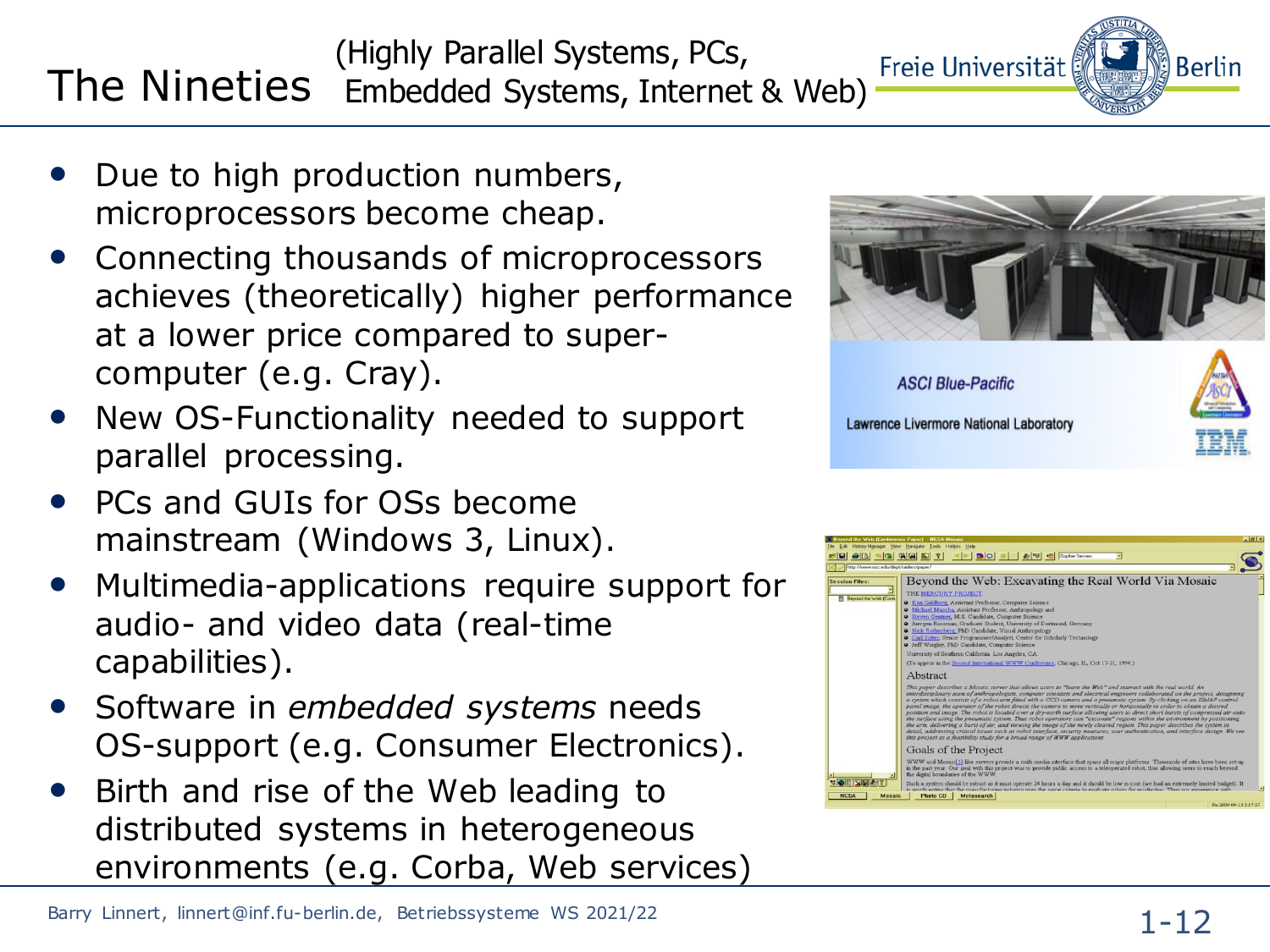#### Barry Linnert, linnert@inf.fu-berlin.de, Betriebssysteme WS 2021/22

infrastructure

# The 2000s and Today

(Ubiquitous Computing, Pervasive Computing, Cloud Computing)

- Computing technology moves into the everyday while becoming increasingly small and invisible.
- OS support for ubiquitous and pervasive computing and intelligent devices (cf. Internet of things)
- OS platforms for mobile phones with multitouch user interfaces (e.g. iOS and Android OS)
- Thin clients running web-applications within a browser (e.g. Chrome OS)
- Emulation of other OS-interfaces (i.e. several "OS worlds" on the same computer).
- Converged infrastructures, shared services and the renaissance of virtualization are enabling factors for Cloud computing.



data software

eg Google

servici

See Web Application S



<u>်) Berlin</u>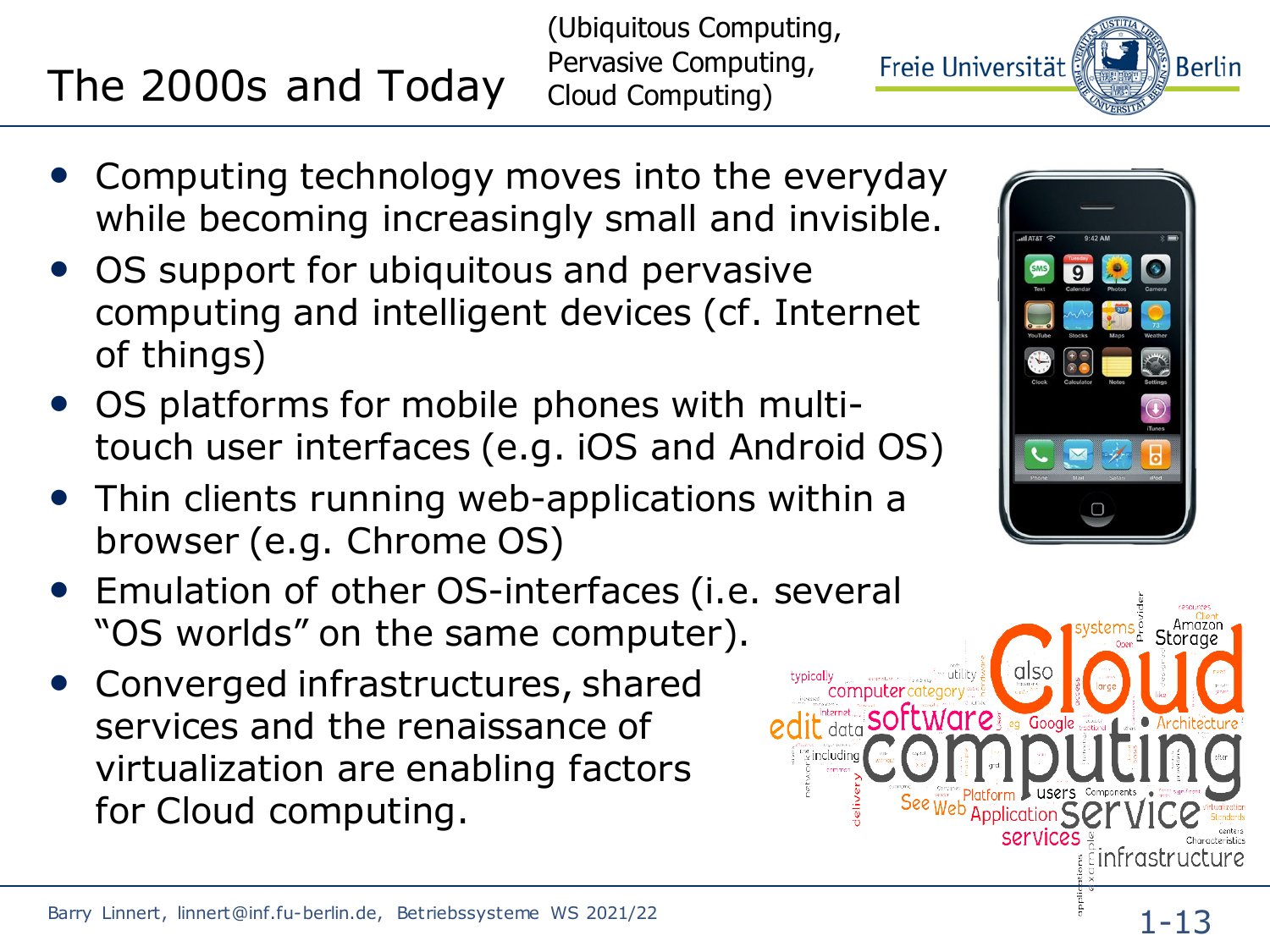

- Safety and security
- Robustness and dependability
- Virtualization
- Optimization for multi- and many-core processors (scheduling, locking)
- Energy consumption (mobile devices, data centers)
- User interface
- Database support for file systems
- Cluster-, Grid-, and Cloud-Computing
- Small OS (e.g. for sensor networks)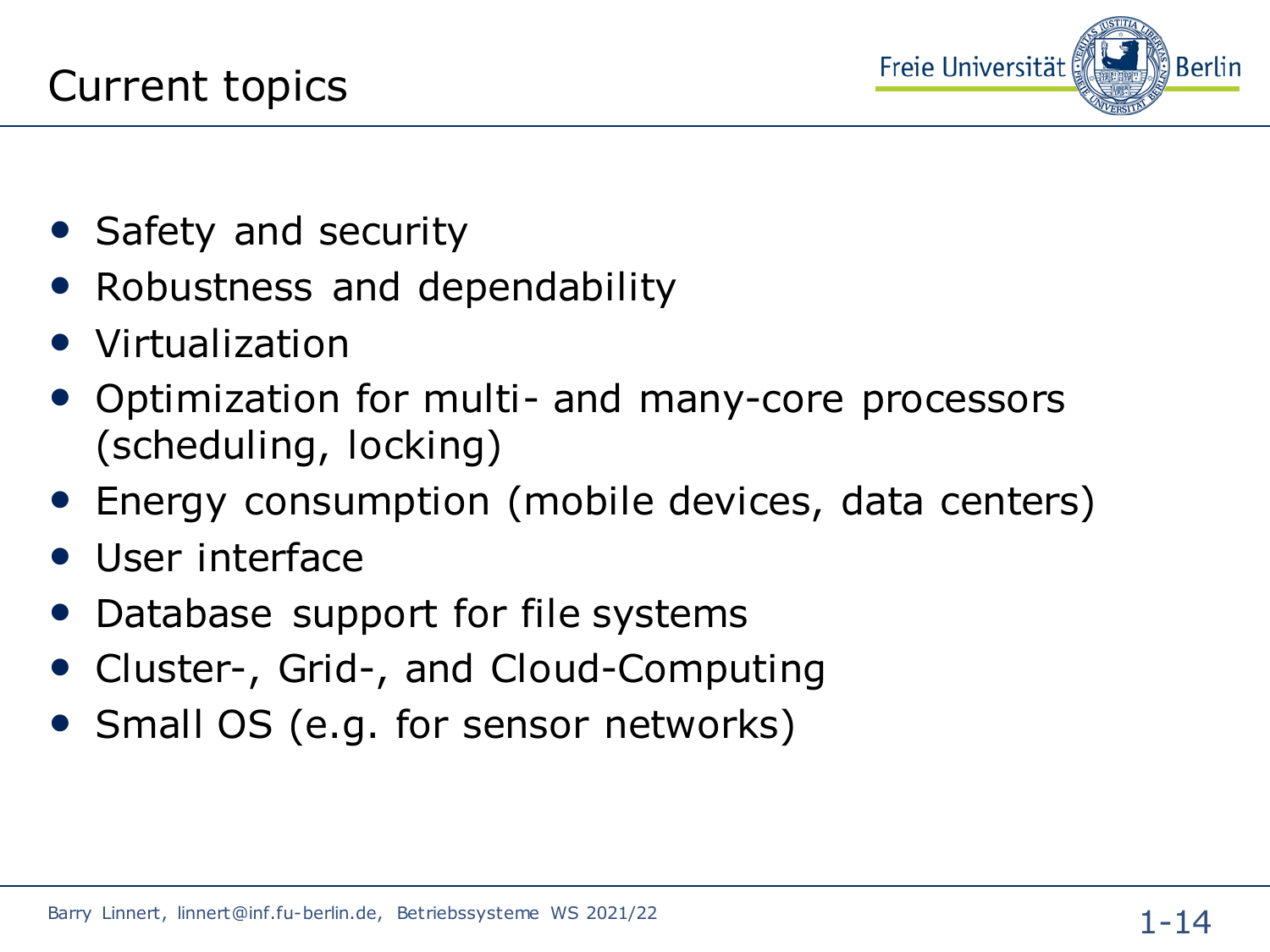

- Hansen,P.B.: Classic Operating Systems Springer, New York, 2001
- The Virtual Museum of Computing <http://vlmp.museophile.com/computing.html>
- ACM Special Interest Group on Operating systems: [http://www.sigops.org](http://www.sigops.org/)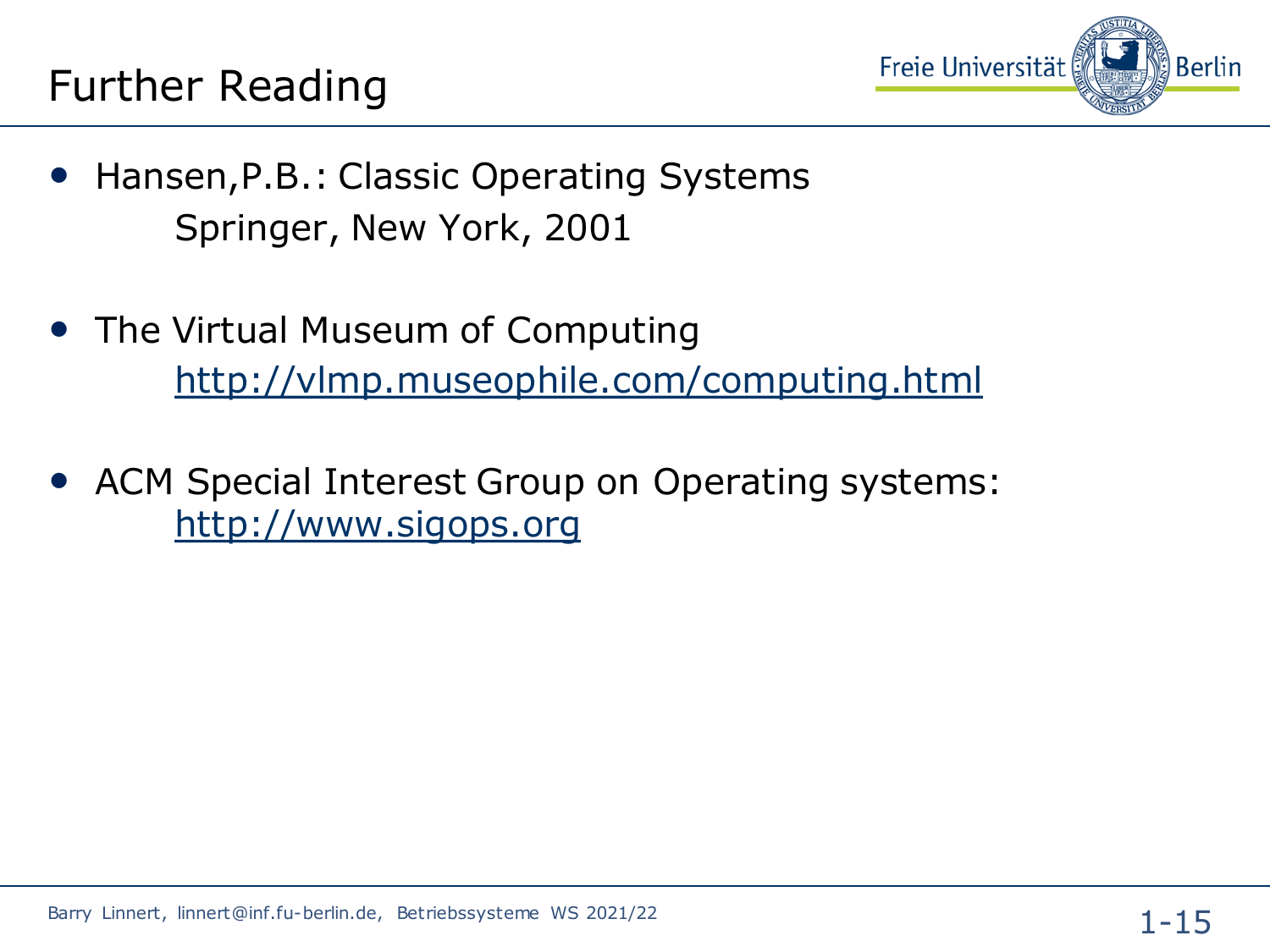Example: UNIX





Barry Linnert, linnert@inf.fu-berlin.de, Betriebssysteme WS 2021/22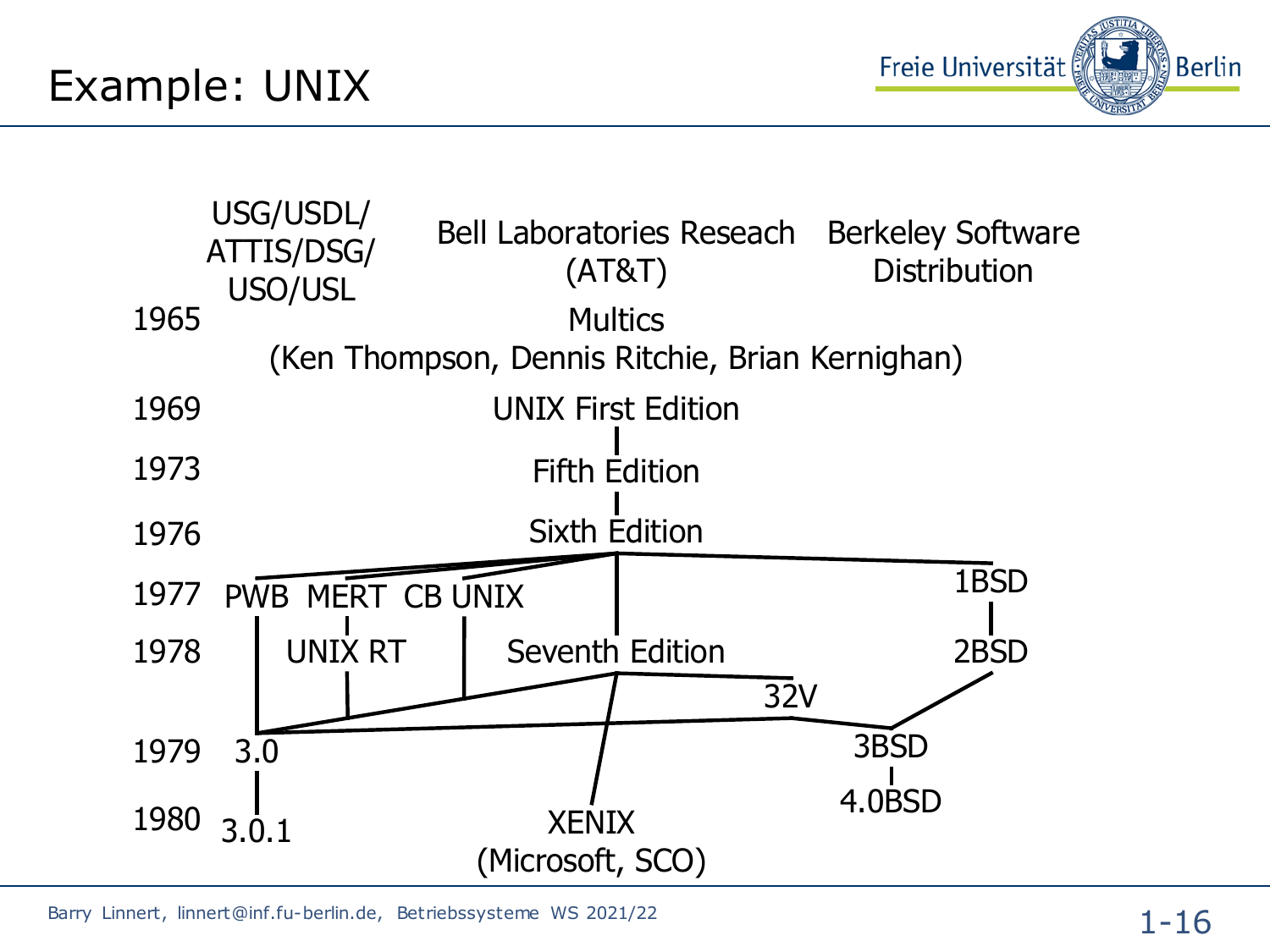Example: UNIX





Barry Linnert, linnert@inf.fu-berlin.de, Betriebssysteme WS 2021/22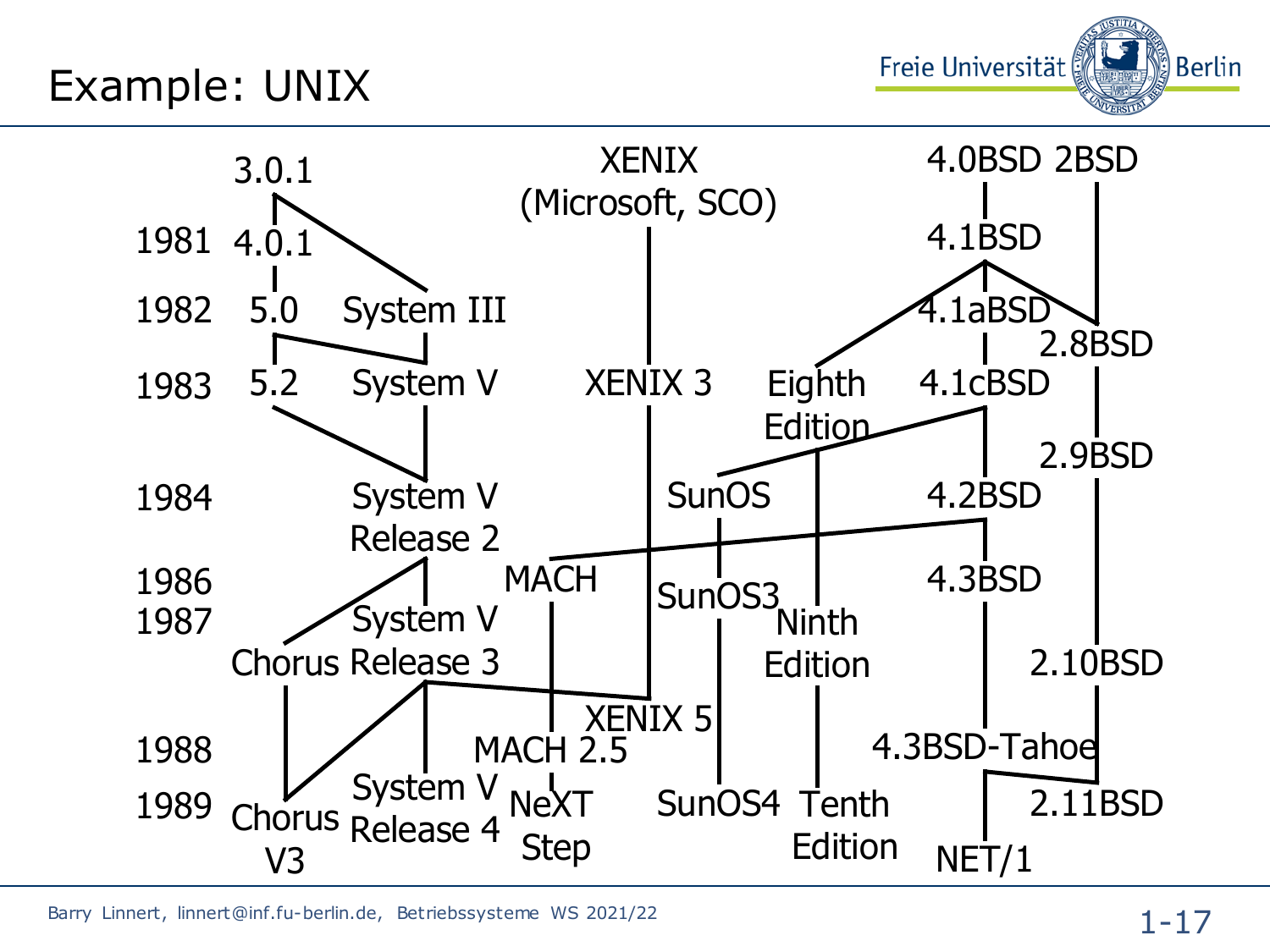Example: UNIX

Freie Universität <u>္ဗ် Berlin</u>